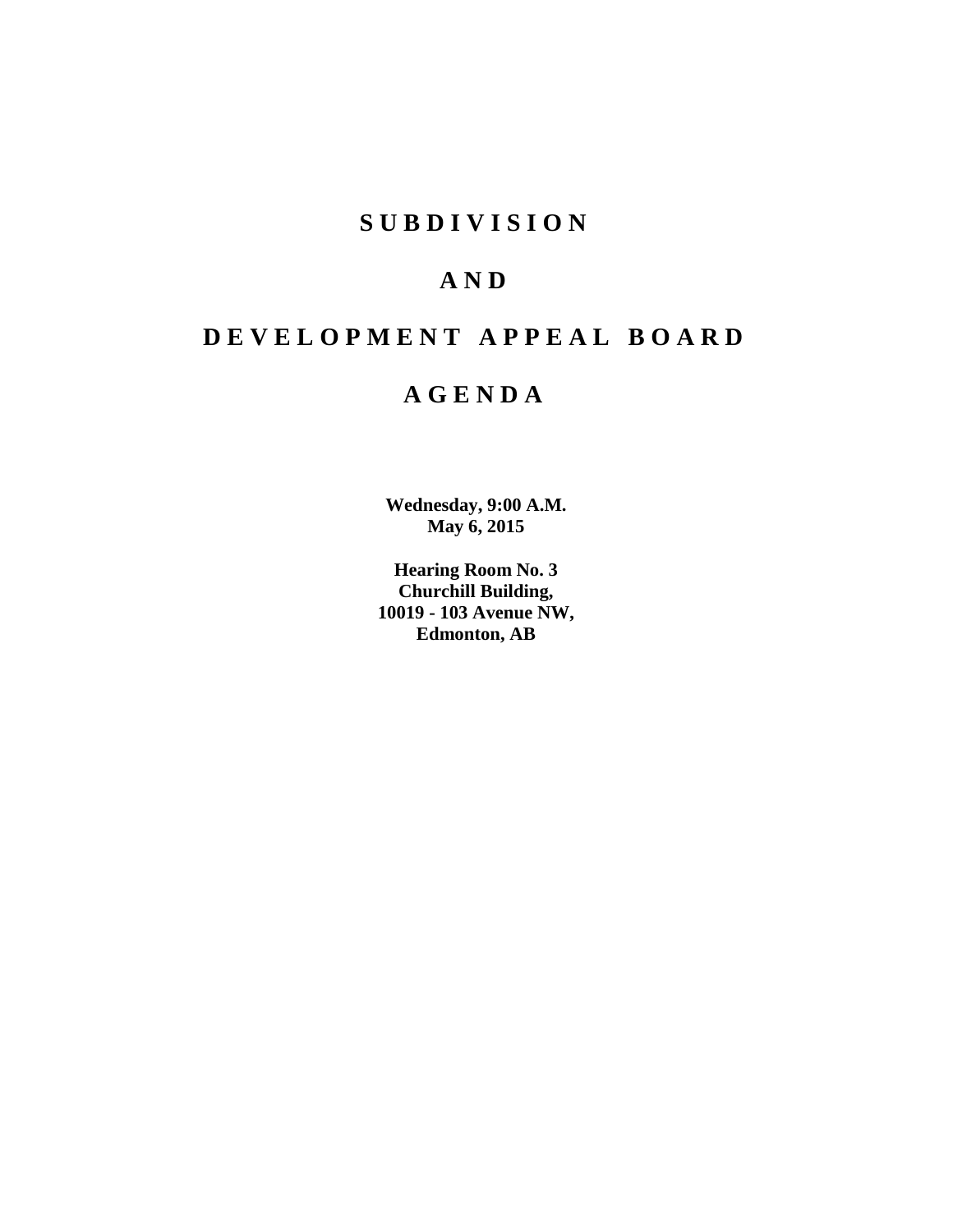## **SUBDIVISION AND DEVELOPMENT APPEAL BOARD HEARING ROOM NO. 3**

|                                          | 9:00 A.M.    | SDAB-D-15-088   | Place a Temporary Sign for 90 days ending 20<br>July 2015 for Magnetsigns Edmonton West,<br>Darryn Semeniuk (Multi: Cash Money)<br>10009 - 170 Street NW<br>Project No.: 169884108-001 |  |  |  |
|------------------------------------------|--------------|-----------------|----------------------------------------------------------------------------------------------------------------------------------------------------------------------------------------|--|--|--|
| LUNCH BREAK: $12:00$ P.M. to $1:00$ P.M. |              |                 |                                                                                                                                                                                        |  |  |  |
| $\mathbf{H}$                             | $1:00$ P.M.  | $SDAB-D-15-075$ | Construct exterior alterations to an existing<br>Single Detached House (extension to front<br>concrete Driveway 9.50m x 15.5m)                                                         |  |  |  |
|                                          |              |                 | 199 - Dunvegan Road NW<br>Project No.: 152514895-001                                                                                                                                   |  |  |  |
|                                          |              |                 |                                                                                                                                                                                        |  |  |  |
|                                          | <b>NOTE:</b> |                 | Unless otherwise stated, all references to "Section numbers" refer to<br>the authority under the Edmonton Zoning Bylaw 12800.                                                          |  |  |  |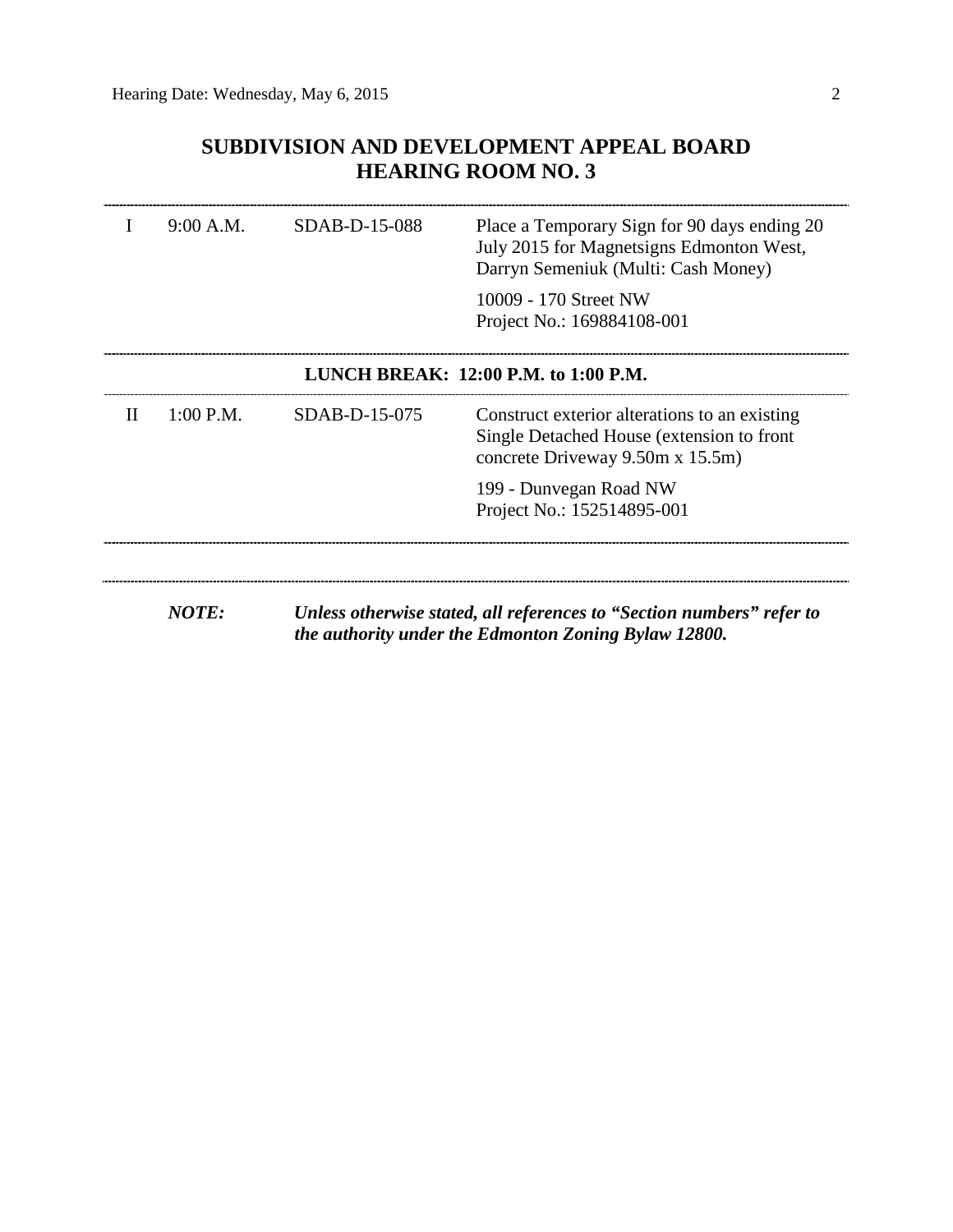#### **ITEM I: 9:00 A.M. FILE: SDAB-D-15-088**

#### AN APPEAL FROM THE DECISION OF THE DEVELOPMENT OFFICER BY AN ADJACENT PROPERTY OWNER

#### APPELLANT:

APPLICATION NO.: 169884108-001

APPLICATION TO: Place a Temporary Sign for 90 days ending 20 July 2015 for Magnetsigns Edmonton West, Darryn Semeniuk (Multi: Cash Money)

#### DECISION OF THE DEVELOPMENT AUTHORITY: Approved with conditions

DECISION DATE: March 30, 2015

DATE OF APPEAL: April 10, 2015

NOTIFICATION PERIOD: April 2, 2015 through April 15, 2015

RESPONDENT: Magnetsigns Edmonton West

MUNICIPAL DESCRIPTION OF SUBJECT PROPERTY: 10009 - 170 Street NW,

OVERLAY: N/A

STATUTORY PLAN: N/A

LEGAL DESCRIPTION: Plan 8175ET Blk 39 Lots 16-17

ZONE: DC2.90 Site Specific Development Control Provision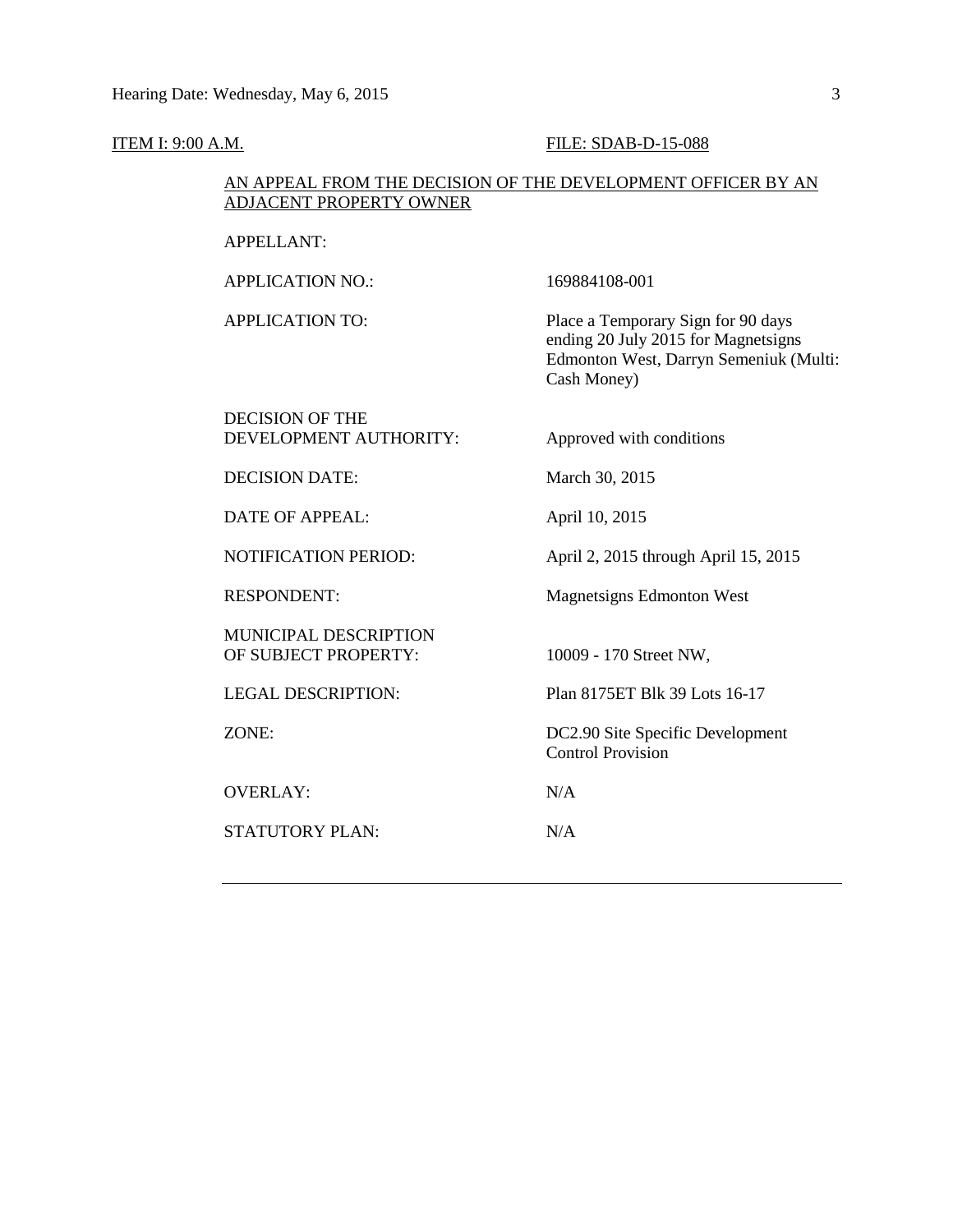#### DEVELOPMENT OFFICER'S DECISION

APPROVED - The proposed development is approved subject to the following conditions:

The sign is approved starting 21-APR-2015 and shall be removed on or before 20-JUL-2015. (Reference Section 79E.1(1)(b) & (e) and 79E.2(3), 79.9(3)(b)(iii)(B) of the November 15th, 1985 Edmonton Land Use Bylaw 5996). (Refer to Schedule 79E.)

Any Portable Sign, Temporary Sign or Balloon Sign that requires a Development Permit shall be located within the property lines of the site as identified by the legal or municipal description indicated in the permit. (Reference Section 79.9(1)(a))

No Portable Sign, Temporary Sign or Balloon Sign shall be located closer than 1 m (3.3 ft.) to any property line. Where a Sign is located at a site on a corner formed by the intersection of two or more public roadways, not including a lane, the Sign shall not be located within a 10 m (32.8 ft.) radius of the corner measured from the midpoint of the curved portion of the curb line. (Reference Section 79.9(1)(b))

A Portable Sign, Temporary Sign or Balloon Sign shall not interfere with access to or from a site. (Reference Section 79.9(1)(c))

Portable Signs, Temporary Signs or Balloon Signs may be illuminated but may not contain flashing, Scintillating or Running Lights or animation devices, and any device designed to intensify or vary the illumination of lighting. Illumination shall be from a steady light source located within the interior of the Sign, or from an exterior light source directed at the face of the Sign and shielded to eliminate glare when viewed by oncoming traffic. No exterior accessory lighting may be attached to any portion of a Portable Sign, including the trailer or support structure, except that lights required by the Highway Traffic Act shall be allowed. (Reference Section 79.9(1)(d))

The trailer frame excluding the hitch and the support legs, or structure used to support a Portable Sign shall not exceed 3.5 m (11.5 ft.) in length nor 2.2 m (7.2 ft.) in width. (Reference Section 79.9(1)(e))

All Portable Signs shall be double-faced. The horizontal dimension of the Sign face shall not exceed 3.1 m (10.2 ft.) and the vertical dimension of the Sign face shall not exceed 1.7 m (5.6 ft.). The frame surrounding the Sign face shall not include embellishments and animation devices. (Reference Section 79.9(1)(f))

The background face of a Portable Sign shall be of a single uniform colour. (Reference Section 79.9(1)(g))

A Portable Sign shall not exceed a maximum Height of 3 m (9.8 ft.) above grade. (Reference Section 79.9(1)(h))

A Temporary Sign, a Portable Sign or a Balloon Sign shall be removed on or before the expiry date specified in the Development Permit. (Reference Section  $79.9(2)(a)$ )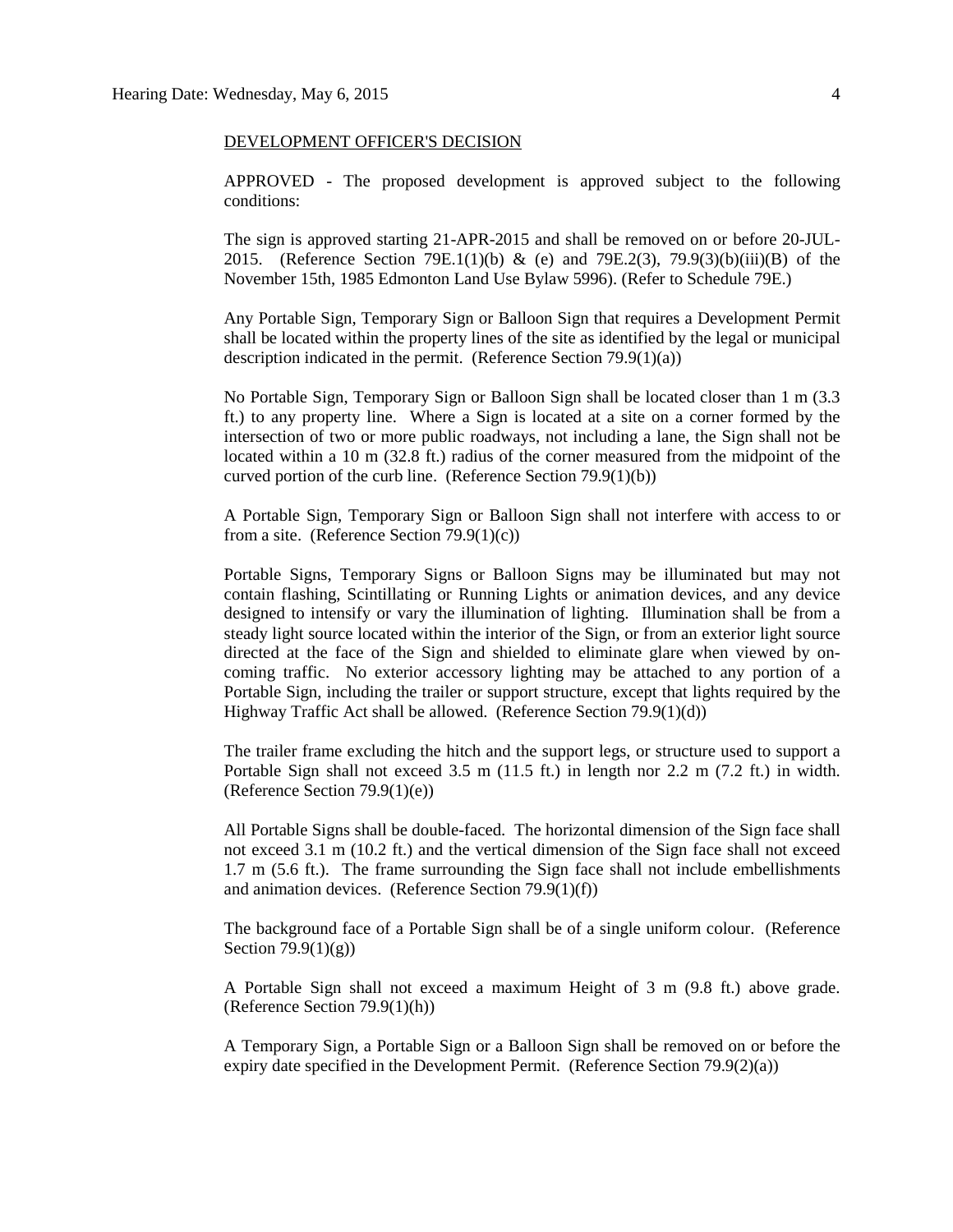The maximum duration of display for each Portable Sign location complying with Clause (A) above shall be a total of 180 days in a calendar year, provided that no Portable Sign shall remain at a location for more than 90 consecutive days, and following each removal of a Sign, the location shall remain free of Portable Signs for a minimum of 30 consecutive days. (Reference Section 79.9(3)(b)(iii)(B))

Temporary Signs exceeding 0.5 sq. m (5.4 sq. ft.) in area or greater than 1.5 m (4.9 ft.) in Height which are used for local or general advertising of business services or products shall be subject to the Development Permit requirements for Portable Signs and shall comply with the provisions of Subclause (iii) of this Clause 79.9(3)(b). (Reference Section  $79.9(3)(b)(v)$ )

Note: This permit is for an On-premises Sign for businesses which have valid development approval (or a valid business license) to operate from the Site. Unless this permit is specifically granted for general advertising, portable signs containing 3rd party (general) advertising may be revoked and subject to fines without warning.

Note: All Temporary Signs shall have a development permit approval tag issued by the City of Edmonton. (Reference Section 59.2(8))

Any Development Permit issued on the basis of incorrect information contained in the application shall be invalid and may constitute an offence. (Reference Section 13.1(7))

It is an offence for any person to place a Sign on land; for which a Development Permit is required but has not been issued or is not valid under this Bylaw. It is an offence to display a Temporary Sign without a valid Development Permit. It is an offence for a Temporary Sign to not have the Sign ownership displayed in a visible location on the Sign. It is an offence to deface, obscure or otherwise render the ownership identification illegible. It is an offence to display a Temporary Sign without a development permit approval tag issued by the City of Edmonton. It is an offence to have a Sign in an abandoned state. (Reference Section 23.2)

Temporary Signs must have authorization from the landowner or the landowner's agent to place a Temporary On-premises Sign on the land that is listed as the address for the location of the Temporary On-Premises Sign. (Reference Section 13.4(1)(f) of the Edmonton Zoning Bylaw 12800)

#### **VARIANCE:**

Section 79.9(3)(b)(iii)(A)&(B) of the November 15, 1985 Land Use Bylaw - to allow more than 1 Temporary On-premise Sign on site and to waive the requirement that a location be free of Temporary Signs for 30 consecutive days.

#### APPELLANT'S SUBMISSION

The Glenwood Community League wishes to appeal a decision by the DO to allow a "temporary sign" advertising a pay-day-loans operation within the community. We have no legislative tools to prevent the continued concentration of predatory lending and other adult-oriented businesses with the Stony Plain Road area commercial corridor.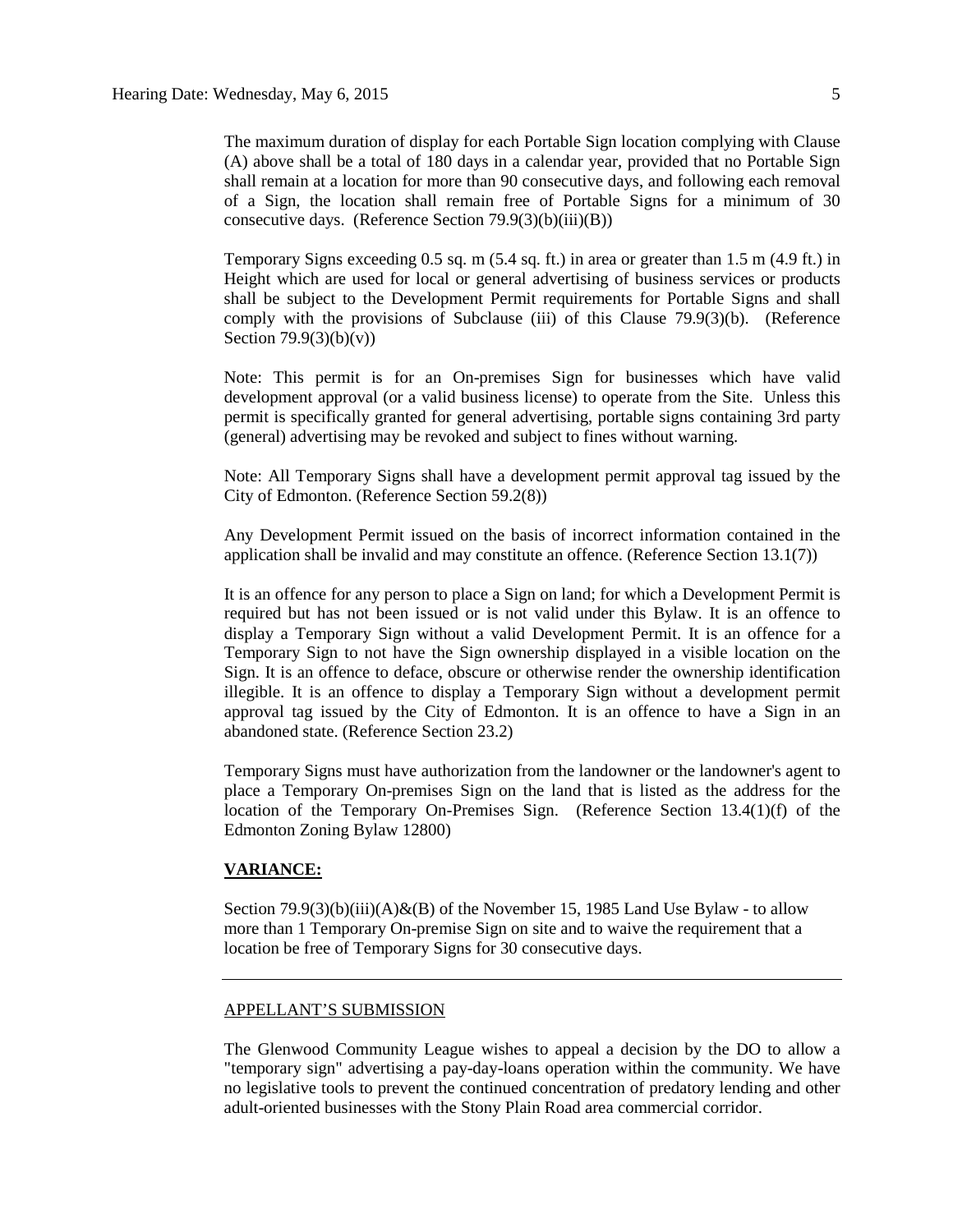But we see no reason why variances should be granted to allow continued public advertising of their presence. Or why the operation cannot allow the site to go without a "temporary sign" for only 30 days.

#### SUBDIVISION AND DEVELOPMENT APPEAL BOARD OFFICER'S COMMENTS

Section 641(4) of the *Municipal Government Act*, Chapter M-26 states despite section 685, if a decision with respect to a development permit application in respect of a direct control district

- (a) is made by a council, there is no appeal to the subdivision and development appeal board, or
- (b) is made by a development authority, the appeal is limited to whether the development authority followed the directions of council, and if the subdivision and development appeal board finds that the development authority did not follow the directions it may, in accordance with the directions, substitute its decision for the development authority's decision.

Section 2 of the Edmonton Zoning Bylaw 12800 concerning Repeal, Enactment and Transition Procedures states the following:

- 2.4 Subject only to the provisions in the Municipal Government Act respecting legal non-conforming Uses and notwithstanding the effect it may have on rights, vested or otherwise, the provisions of this Bylaw govern from the Effective Date onward. In particular, no application for a Development Permit shall be evaluated under the procedural or substantive provisions of the previous Land Use Bylaw after the Effective Date, even if the application was received before the Effective Date.
- 2.6 Any Direct Control Districts that were in effect immediately prior to the Effective date are hereby deemed to continue in full force and effect and are hereby incorporated into Part IV of this Bylaw.
- 2.7 Unless there is an explicit statement to the contrary in a Direct Control District or Provision, any reference in a Direct Control District or Direct Control Provision to a land use bylaw shall be deemed to be a reference to the land use bylaw that was in effect at the time of the creation of the Direct Control District or Provision.

At the time of the creation of the subject DC site, the City of Edmonton Land Use Bylaw 5996 was in effect. A recent Court of Appeal decision in *Parkdale-Cromdale Community League Association* v. *Edmonton (City),* 2007 ABCA 309 concluded that Section 2.7 of the Edmonton Zoning Bylaw only applies if there is an express cross-reference in a Direct Control bylaw passed before 2001 to a provision of the old Land Use Bylaw. In the absence of an express reference in the Direct Control Bylaw to the Land Use Bylaw 5996, it does not prevail over Section 2.4 of the Edmonton Zoning Bylaw.

Section DC2.90.4(i) states Signs shall be allowed in this District as provided for in Schedule 79E and in accordance with the general provisions of Section 79.1 to 79.9 inclusive, of the Land Use Bylaw.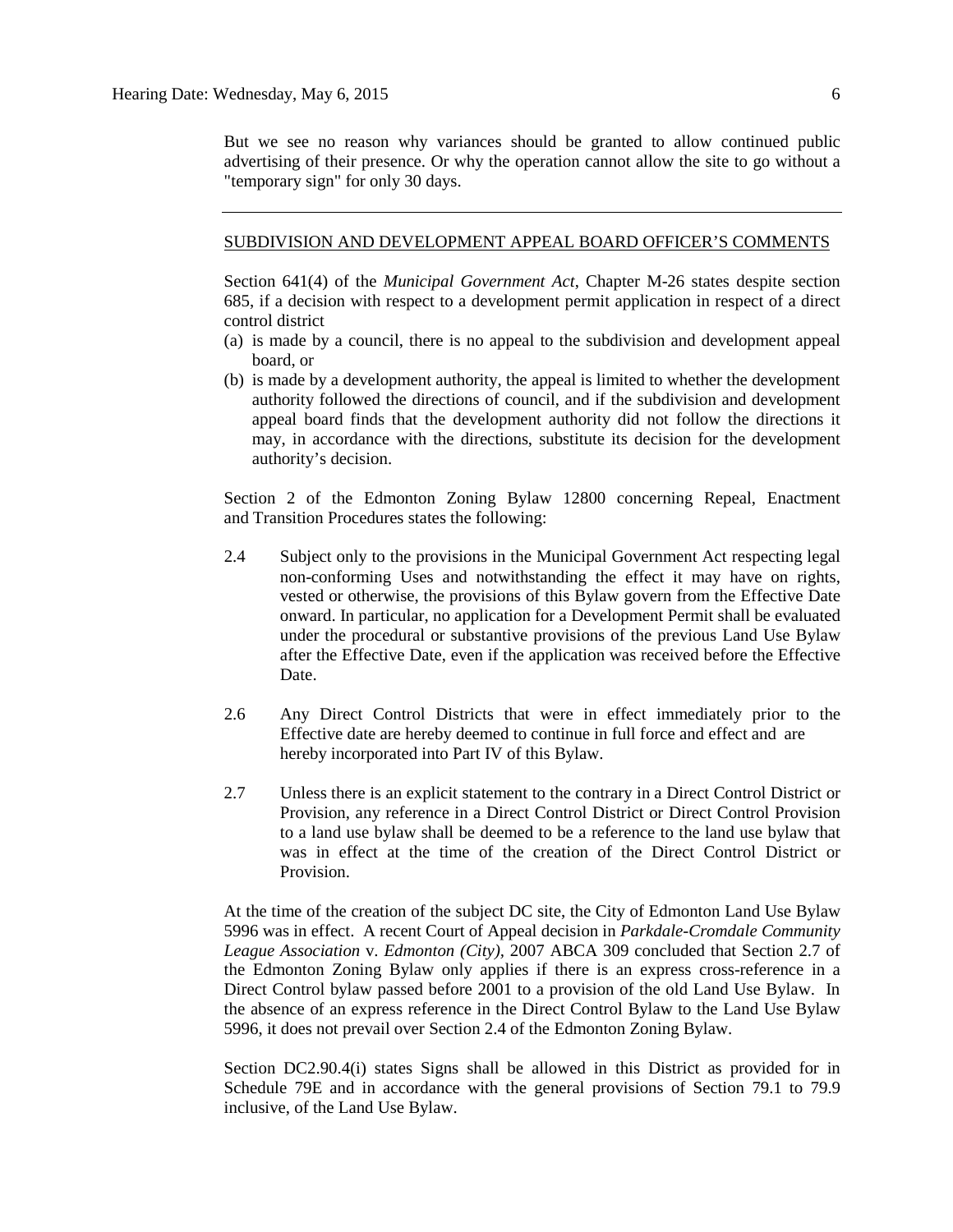Schedule 79E.1(1) of the Edmonton Land Use Bylaw 5996 states the following Signs shall be allowed, subject to the Sign Regulations of this Schedule:

b) Temporary Signs requiring a Development Permit as provided for in Section 79.9 of this Bylaw;

e) Portable Signs;

…

…

Under Section 9.2(38) of the Edmonton Land Use Bylaw 5996, **Temporary Sign** means a sign which is not permanently anchored to a footing extending below grade or permanently affixed to, or painted on, a building and on which the copy has been painted or affixed in a permanent manner. The copy on the sign shall relate to an activity, use or event of a limited time duration not exceeding six months, unless otherwise provided for in Section 79.9 of this Bylaw. Temporary signs include such signs as political campaign signs, real estate signs, construction Identification Signs, signs identifying seasonal businesses, signs advertising specific community events, and signs providing temporary identification for developments awaiting installation of a permanent sign. For the purpose of this Bylaw, Temporary Signs shall not include Portable Signs.

Under Section 9.2(26) of the Edmonton Land Use Bylaw 5996, **Portable Sign** means a sign greater than 0.5 square metres (5.4 square feet) in area mounted on a trailer, stand or other support structure which is designed in such a manner that the sign can readily be relocated to provide advertising at another location or readily taken on and off a site, and may include copy that can be changed manually through the use of attachable characters, message panels or other means.

This application was approved by the Development Officer subject to conditions.

Pursuant to Section 11.3 and 11.4 and subject to the right of appeal to the Subdivision and Development Appeal Board, Section 21.1, the Development Officer granted the following variance:

Section 79.9(3)(b)(iii) of the Edmonton Land Use Bylaw 5996 states the use of Portable Signs and Balloon Signs for business identification, local advertising and general advertising within Commercial and Industrial Districts shall comply with the following provisions:

- A) one Portable Sign and one Balloon Sign shall be allowed for each 30 metres (98.4 feet) of frontage of a business premise or multiple occupancy development provided that not more than one Portable Sign and one Balloon Sign shall be displayed on any site;
- B) the maximum duration of display for each Portable Sign location complying with Clause (A) above shall be a total of 180 days in a calendar year, provided that no Portable Sign shall remain at a location for more than 90 consecutive days, and following each removal of a Sign, the location shall remain free of Portable Signs for a minimum of 30 consecutive days. The maximum duration of display for each Balloon Sign location complying with Clause (A) above shall be a total of 90 days in a calendar year, provided that no Balloon Sign shall remain at a location for more than 30 consecutive days, and following each removal of a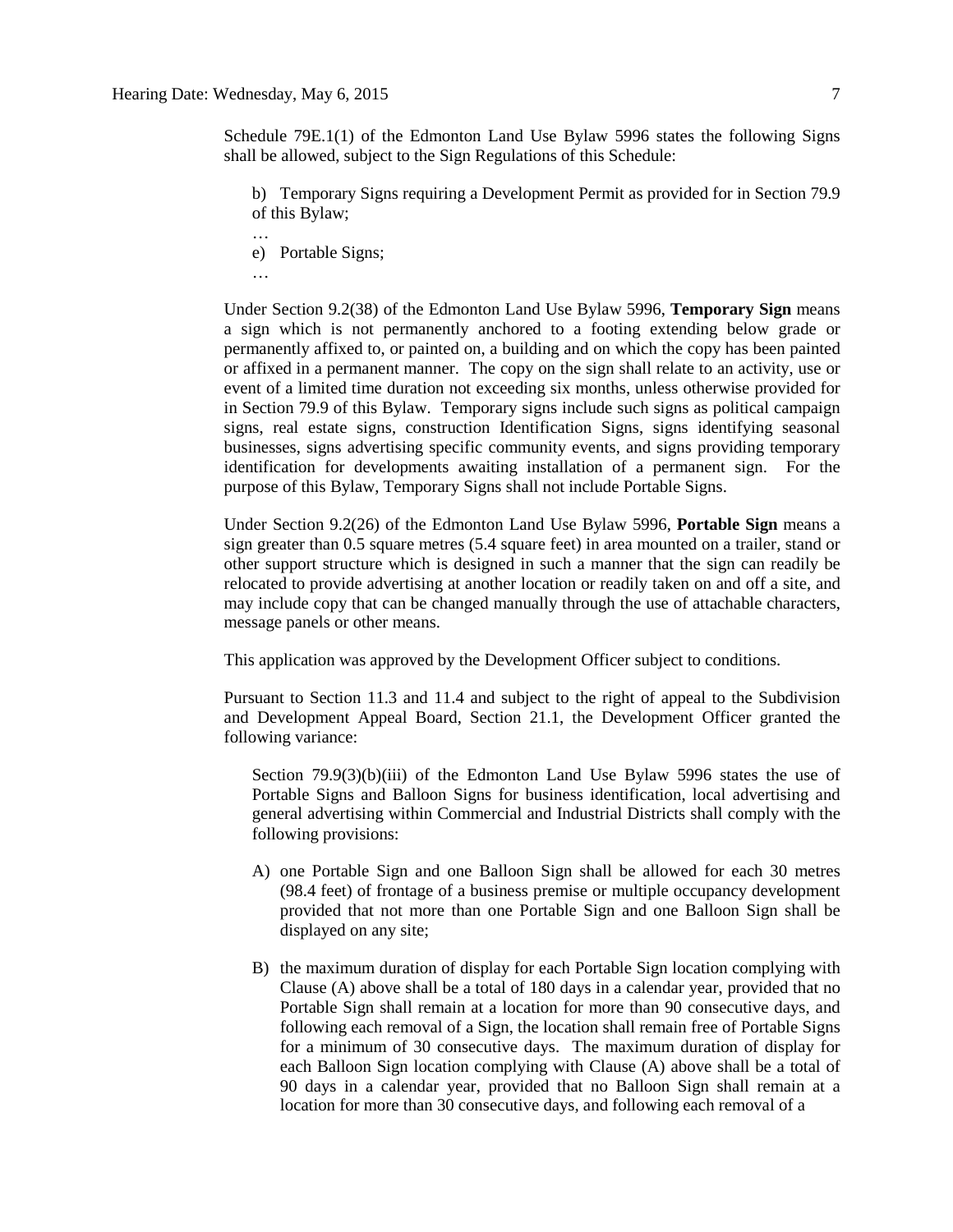Sign, the location shall remain free of a Balloon Sign for a minimum of 30 consecutive days.

**The Development Officer determined only one Portable Sign is allowed on any site. Including the proposed development, two Portable Signs are located on the site.**

**The Development Officer determined the location shall remain free of Portable Signs for a minimum of 30 consecutive days following each removal of a Sign. The proposed development is in breach of this section.**

The decision of approval by the Development Officer has been appealed by the Glenwood Community League.

Section DC2.90.1 states the purpose of the DC2 Site Specific Development Control Provision is to accommodate a limited range of general business uses, with site development regulations that will ensure compatibility with future adjacent land uses and the alignment of existing and proposed roadways adjacent to the site.

The following permit applications are listed in the Sustainable Development POSSE system:

| <b>Description</b><br><b>Application</b> |                                  | <b>Decision</b>           |
|------------------------------------------|----------------------------------|---------------------------|
| <b>Number</b>                            |                                  |                           |
| 170125152-001                            | To place a Temporary Sign        | On Notices                |
|                                          | for 90 days ending 26-JUL-       |                           |
|                                          | 2015 for MAGNETSIGNS             |                           |
|                                          | <b>EDMONTON</b><br>WEST.         |                           |
|                                          | <b>DARRYN</b><br><b>SEMENIUK</b> |                           |
|                                          | (Multi: Red Wing Shoes)          |                           |
| 167203813-001                            | To place a Temporary Sign        | Issued January 26, 2015.  |
|                                          | for 90 days ending 26-           |                           |
|                                          | APR-2015<br>for                  |                           |
|                                          | <b>MAGNETSIGNS</b>               |                           |
|                                          | <b>EDMONTON</b><br>WEST,         |                           |
|                                          | <b>DARRYN</b><br><b>SEMENIUK</b> |                           |
|                                          | (Multi: Red Wing Shoes)          |                           |
| 166011910-001                            | To place a Temporary Sign        | Issued December 22, 2014. |
|                                          | for 90 days ending 20-           |                           |
|                                          | APR-2015<br>for                  |                           |
|                                          | <b>MAGNETSIGNS</b>               |                           |
|                                          | <b>EDMONTON</b><br>WEST.         |                           |
|                                          | <b>DARRYN</b><br><b>SEMENIUK</b> |                           |
|                                          | (Multi: Cash Money)              |                           |
| 162055885-001                            | To place a Temporary Sign        | Issued October 8, 2014.   |
|                                          | for 90 days ending 19-JAN-       |                           |
|                                          | 2015 for MAGNETSIGNS             |                           |
|                                          | <b>EDMONTON</b><br>WEST,         |                           |
|                                          | <b>SEMENIUK</b><br><b>DARRYN</b> |                           |
|                                          | (Multi: Cash Money)              |                           |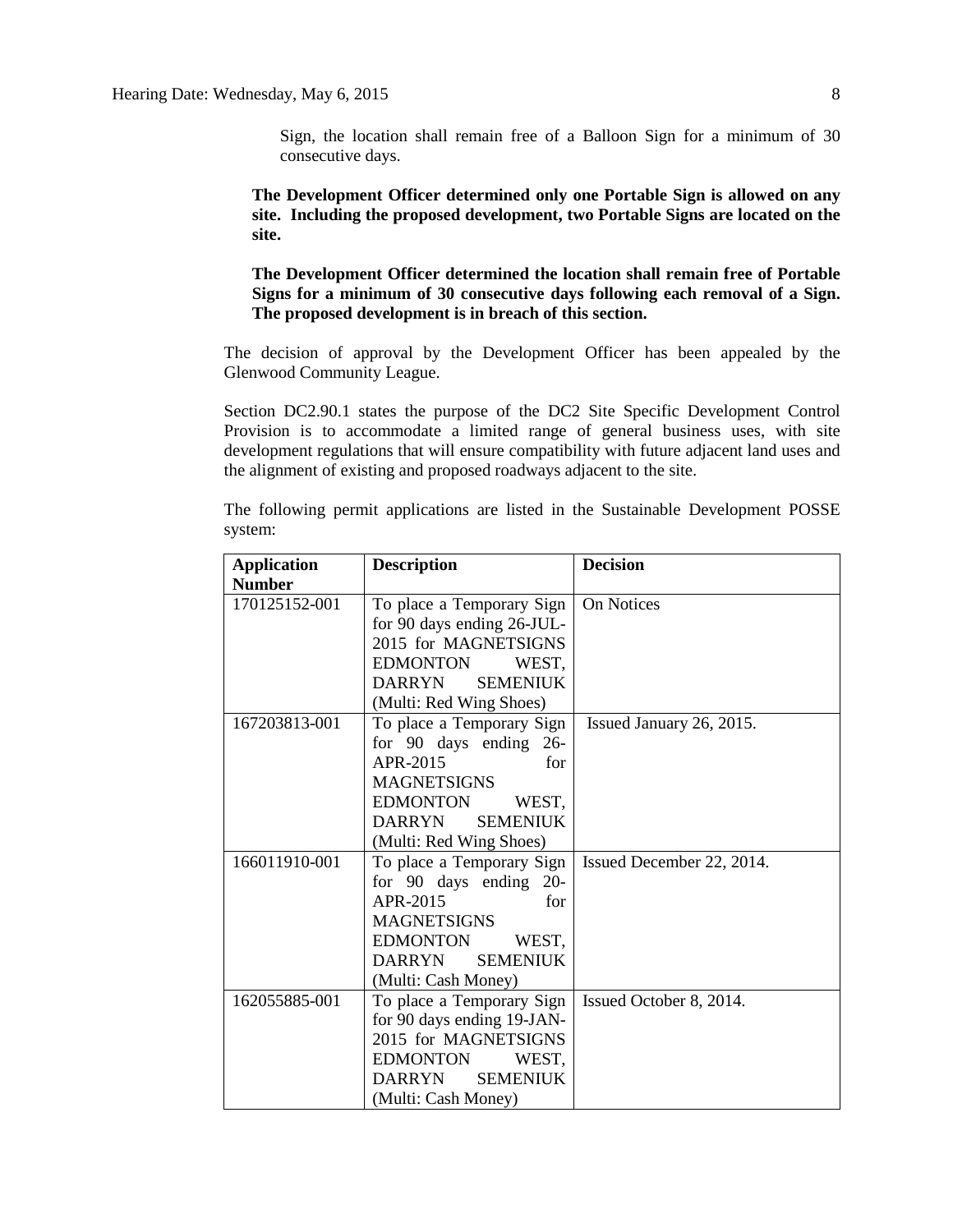| 160476193-001 | To place a Temporary Sign        | Issued September 19, 2014. |
|---------------|----------------------------------|----------------------------|
|               | for 90 days ending 28-           |                            |
|               | DEC-2014<br>for                  |                            |
|               | <b>MAGNETSIGNS</b>               |                            |
|               | <b>EDMONTON</b><br>WEST,         |                            |
|               | <b>SEMENIUK</b><br><b>DARRYN</b> |                            |
|               | (Multi: Red Wing Shoes)          |                            |
| 157043601-001 | To place a Temporary Sign        | Issued July 4, 2014.       |
|               | for 90 days ending 20-           |                            |
|               | <b>OCT-2014</b><br>for           |                            |
|               | <b>MAGNETSIGNS</b>               |                            |
|               | <b>EDMONTON</b><br>WEST,         |                            |
|               | <b>SEMENIUK</b><br><b>DARRYN</b> |                            |
|               | (Multi: Cash Money)              |                            |
| 156211832-001 | To place a Temporary Sign        | Issued June 24, 2014.      |
|               | for 90 days ending 28-SEP-       |                            |
|               | 2014 for MAGNETSIGNS             |                            |
|               | <b>EDMONTON</b><br>WEST,         |                            |
|               | <b>SEMENIUK</b><br><b>DARRYN</b> |                            |
|               | (Multi: Red Wing Shoes)          |                            |
| 150133341-001 | To place a Temporary Sign        | Issued March 3, 2014.      |
|               | for 90 days ending 04-JUN-       |                            |
|               | 2014 for MAGNETSIGNS             |                            |
|               | <b>EDMONTON</b><br>WEST,         |                            |
|               | <b>DARRYN</b><br><b>SEMENIUK</b> |                            |
|               | (Multi: Red Wing Shoes)          |                            |

### NOTICE TO APPLICANT/APPELLANT

Provincial legislation requires that the Subdivision and Development Appeal Board issue its official decision in writing within fifteen days of the conclusion of the hearing. Bylaw No. 11136 requires that a verbal announcement of the Board's decision shall be made at the conclusion of the hearing of an appeal, but the verbal decision is not final nor binding on the Board until the decision has been given in writing in accordance with the Municipal Government Act.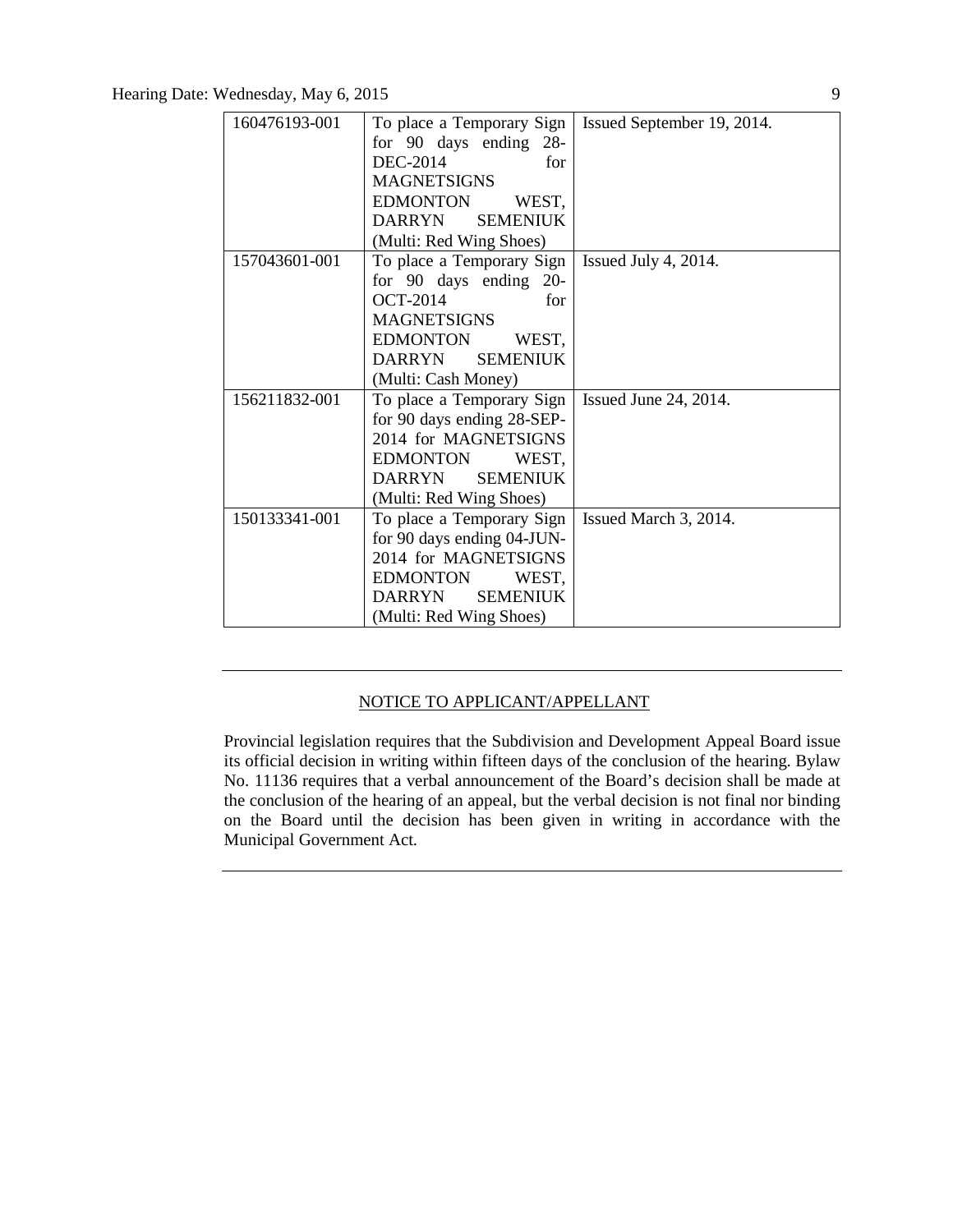

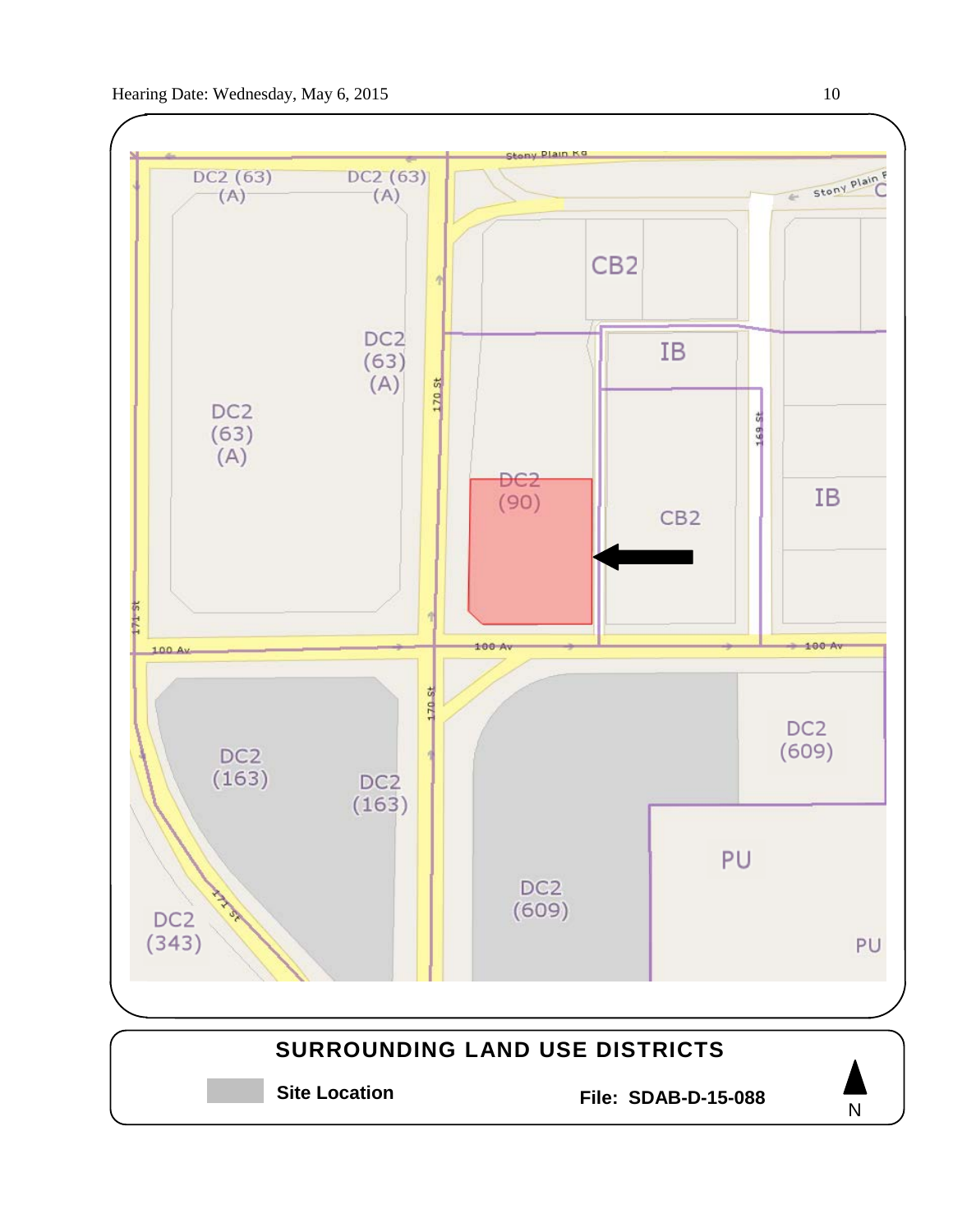# **TO BE RAISED**

#### **ITEM II: 1:00 P.M. FILE: SDAB-D-15-075**

#### AN APPEAL FROM THE DECISION OF THE DEVELOPMENT OFFICER

APPELLANT:

APPLICATION NO.: 152514895-001

APPLICATION TO: Construct exterior alterations to an existing Single Detached House (extension to front concrete Driveway 9.50m x 15.5m)

DECISION OF THE DEVELOPMENT AUTHORITY: Refused

DECISION DATE: March 6, 2015

DATE OF APPEAL: March 24, 2015

MUNICIPAL DESCRIPTION OF SUBJECT PROPERTY: 199 – Dunvegan Road NW

LEGAL DESCRIPTION: Plan 9721701 Blk 1 Lot 14

ZONE: RF1 Single Detached Residential Zone

OVERLAY: Mature Neighbourhood Overlay

STATUTORY PLAN: Dunvegan Area Structure Plan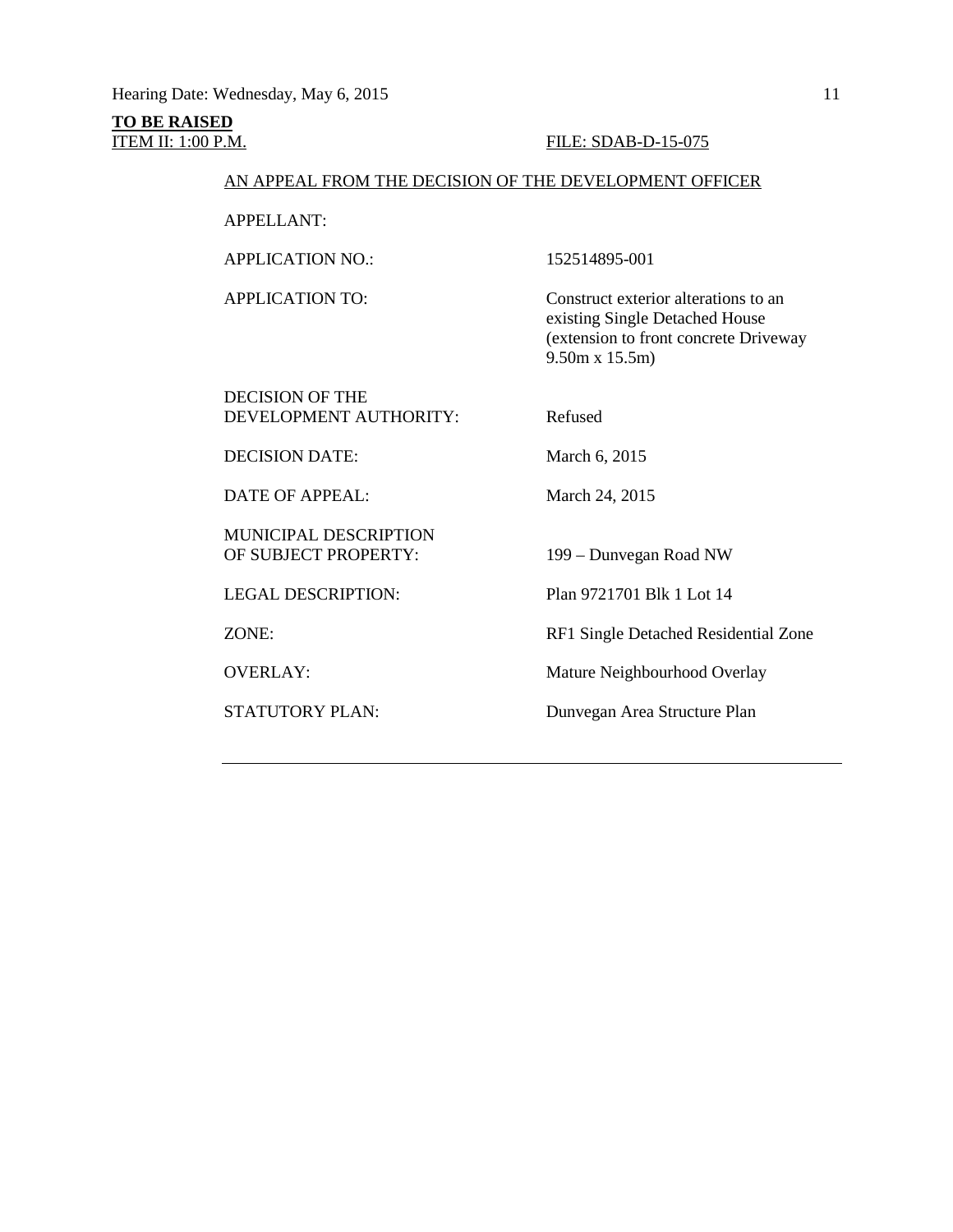#### DEVELOPMENT OFFICER'S DECISION

REFUSED - The proposed development is refused for the following reasons:

1.) Section 6.1(26): Driveway means an area that provides access for vehicles from a public or private roadway to a Garage or Parking Area

Other than the approved 6.1 m wide concrete front driveway, the existing concrete extension left side property line does not lead to an overhead garage door or parking area. (Section 6.1(26)).

2.) Section 55.4(1): All open space including Front Yards, Rear Yards, Side Yards and Yards, at grade Amenity Areas, Private Outdoor Amenity Areas, Setback areas and Separation Spaces shall be landscaped with trees, shrubs, flower beds, grass, ground cover or suitable decorative hardsurfacing.

The existing driveway extension is in the front of the property. Based on the landscaping regulations, front yards/front setbacks must be landscaped. Monolithic concrete is not considered a form of landscaping. (Section 55.4(1)) (Section 6.1(55))

3.) Section  $54.2(2(e))$ : Except as otherwise provided for in this Bylaw, parking spaces, not including Driveways, that are required in accordance with the minimum standards of this Bylaw shall be located in accordance with the following: parking spaces shall not be located within a Front Yard.

The Front yard of this property between the left side property line and the south-east wall of the front attached garage, are being used for parking. These areas should been landscaped and parking is also not allowed on within these yards.

4.) Section 11.3(1): Given the above observations, the proposed development would unduly interfere with the amenities of the neighbourhood, or materially interfere with or affect the use, enjoyment or value of neighbouring properties in the opinion of the Development Officer.

The extensive concrete covering the entire front yard is unsightly. Other than areas designated for driveway, the rest of the front yard should be landscaped. Parking on areas that should be landscaped also takes away from desirable curb appeal.

5.) Section 17.1(1)(a) When an application for a Development Permit has been approved by the Development Officer, the Development Permit shall not be valid unless and until any conditions of approval, except those of a continuing nature, have been fulfilled.

The landscape condition attached to Development Permit #654708-001 for the Single Detached House approval has not been fulfilled:

"All yards, visible from a public roadway other than a lane, shall be seeded or sodded within eighteen (18) consecutive months of the issuance of an Occupancy Certificate for the development. Alternative forms of landscaping may be substituted for seeding or sodding as specified in Section 55.2(4)(b)."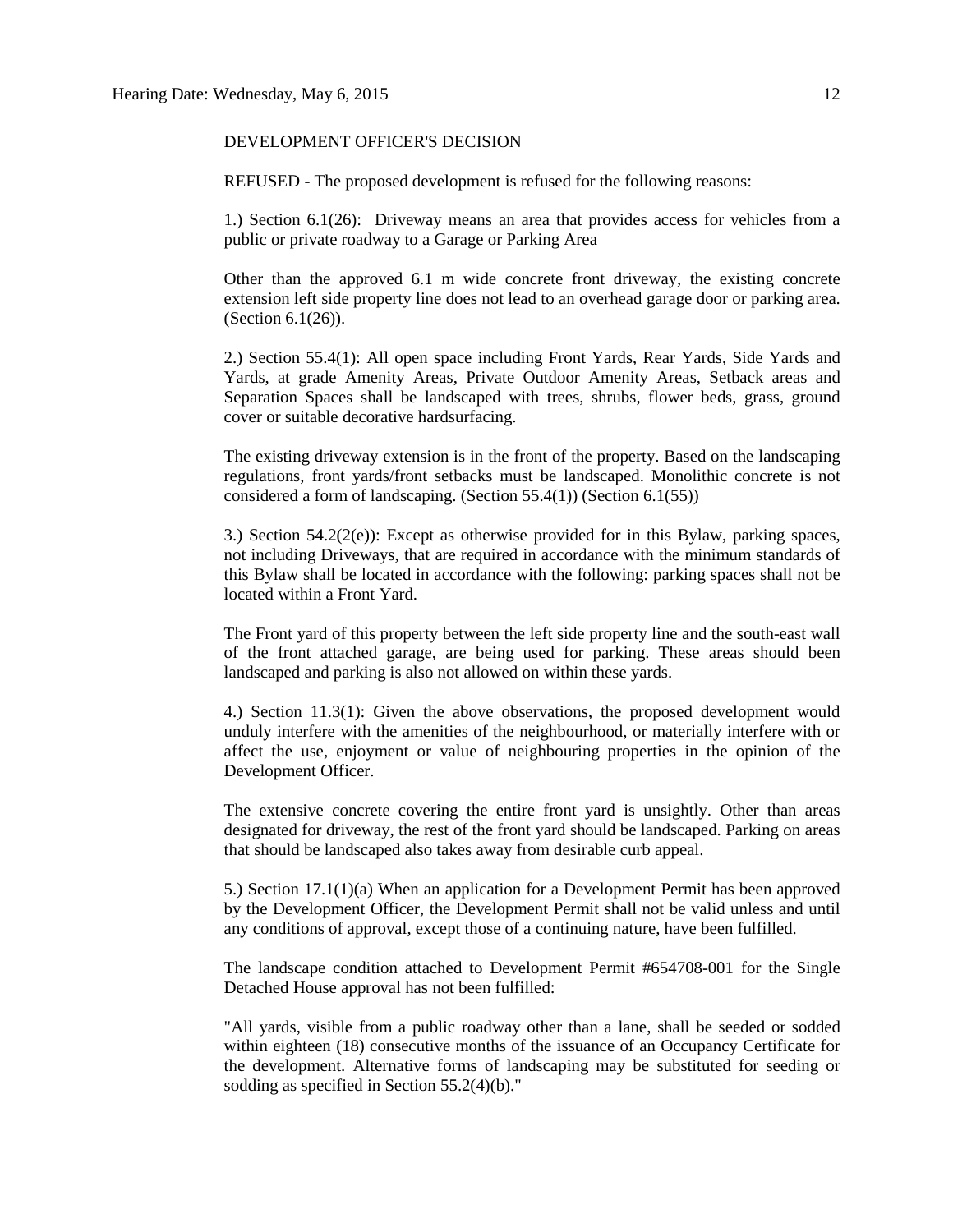#### NOTES:

Sufficient on site parking is provided through the provision of a 2-car front attached garage, additional parking spaces create a negative impact to the site and the surrounding neighbourhood.

This Development Permit application "To construct exterior alterations to an existing single detached house (extension to front concrete driveway 9.50m x 15.5m)" originated as a Development Compliance Complaint.

The enclosed trailer parked within the front yard is visible in all of the available areal imagery and site inspection photos.

Runoff may drain onto neighbouring properties creating a negative impact.

This sort of driveway extension is not characteristic of the neighbourhood, nor allowed in the City of Edmonton.

Unless otherwise stated, all above references to section numbers refer to the authority under the Edmonton Zoning Bylaw 12800.

#### APPELLANT'S SUBMISSION

After 16 years, why is this front driveway becoming an issue now, it was installed before the bylaw came into effect. It was a selling feature of the house, a development permit was purchased by ourselves since the previous owners never did. We now have the hardship of being told to remove it or keep it and not being able to park on it. None of the immediate neighbours have any issues with it, and it keeps vehicles off the main road. Not only are we losing valuable parking, we would also incur the cost of having to remove the concrete and return to grass which would be a few thousand dollars. This driveway was installed in 1999 by the original owners of the property, and the bylaw for this type of driveway was passed in 2000. This should mean our front driveway is grandfathered seeing as it was installed before the bylaw was passed. It would be easy to sell the property and move on, but who is going to purchase a house with a front drive that nobody is able to park on, another hardship we have to deal with. Please see these concerns enough to have this driveway grandfathered.... Thank you.

#### SUBDIVISION AND DEVELOPMENT APPEAL BOARD OFFICER'S COMMENTS

The Subdivision and Development Appeal Board at a hearing on April 1, 2015 made and passed the following motion:

"that SDAB-D-15-075 be TABLED TO MAY 6, 2015 at the written request of the Appellant."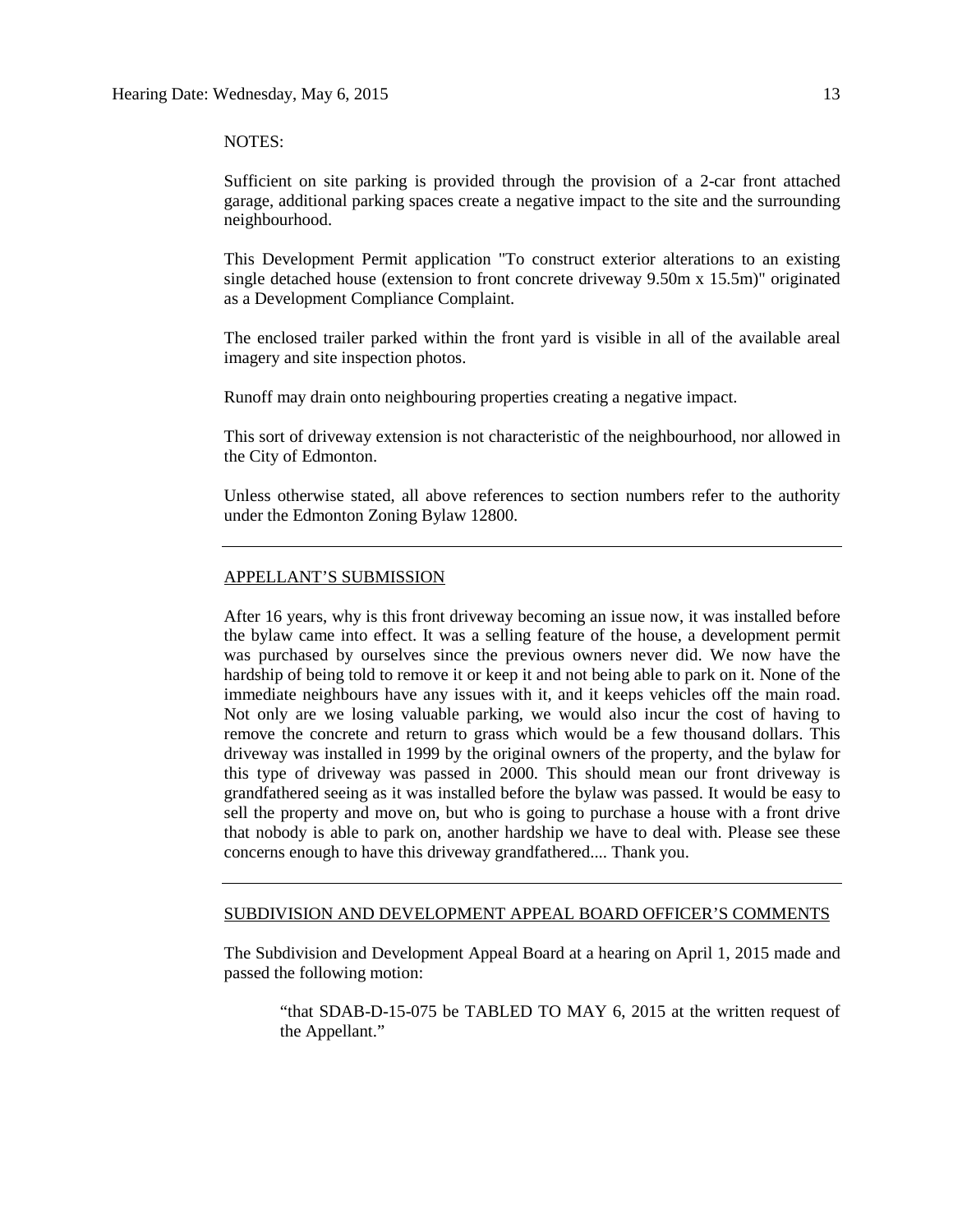Section 686(1)(a)(i) of the *Municipal Government Act* states "a development appeal to a subdivision and development appeal board is commenced by filing a notice of the appeal, containing reasons, with the board within 14 days….after the date on which the person is notified of the order or decision or the issuance of the development permit."

The decision of refusal by the Development Officer is dated March 6, 2015. Fourteen days from the decision date is March 20, 2015 and the Notice of Appeal was filed on March 24, 2015.

Included in the Sustainable Development Department's POSSE system, under "Shared with SDAB", is a Canada Post Registered Mail Delivery, dated March 12, 2015 that confirms the notice of refusal was delivered on March 10, 2015. **A copy of the Canada Post Registered Mail Delivery is on file.**

**Single Detached Housing** is a Permitted Use in the RF1 Single Detached Residential Zone, Section 110.2(4).

Section 6.1(26) states **Driveway** means an area that provides access for vehicles from a public or private roadway to a Garage or Parking Area.

#### **The Development Officer determined a Driveway must lead to an overhead Garage door or Parking Area, which is not met by the proposed development.**

Section 55.4(1) states all open space including Front Yards, Rear Yards, Side Yards and Yards, at grade Amenity Areas, Private Outdoor Amenity Areas, Setback areas and Separation Spaces shall be landscaped with trees, shrubs, flower beds, grass, ground cover or suitable decorative hardsurfacing, in accordance with the Landscape Plan submitted pursuant to subsection 55.3 and approved by the Development Officer. This requirement shall not apply to those areas designated for parking and circulation, which shall be landscaped in accordance with subsection 55.8 of this Bylaw. The Development Officer may require Landscaping of areas within a Site that are intended for future development if, in the opinion of the Development Officer, the lack of Landscaping creates a potential negative visual impact, given the visibility of these areas from adjacent properties and public roadways.

#### **The Development Officer determined the Front Yard must be Landscaped. The proposed development provides a concrete Driveway extension, which is not considered a form of Landscaping.**

Section 54.2(2)(e) states except as otherwise provided for in this Bylaw, parking spaces, not including Driveways, that are required in accordance with the minimum standards of this Bylaw shall be located in accordance with the following:

- i. parking spaces shall not be located within a Front Yard; and
- ii. on a Corner Lot in a Residential Zone, parking spaces, in addition to complying with the other provisions of this Bylaw, shall not be located within the Side Yard abutting the flanking public roadway, other than a Lane. Where the amount of parking provided on a Corner Lot is in excess of the minimum requirements of this Bylaw, the Development Officer shall have the discretion to allow such additional spaces within a Side Yard flanking a public roadway, other than a Lane.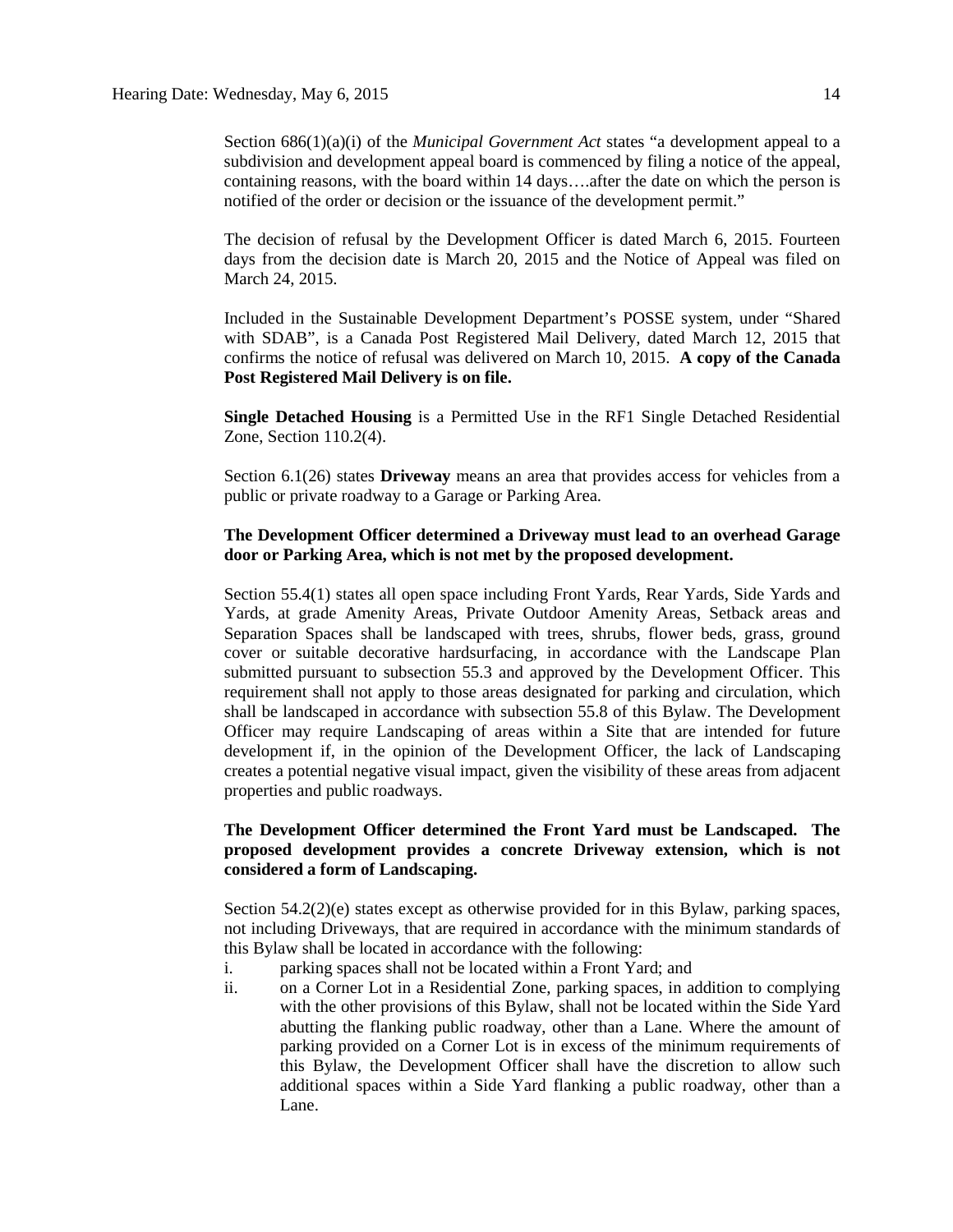#### **The Development Officer determined parking spaces shall not be located within a Front Yard. The proposed development provides parking spaces in the Front Yard.**

Section 11.3(1) states the Development Officer may approve, with or without conditions as a Class B Development, an application for development that does not comply with this Bylaw where the proposed development would not, in his opinion:

- a. unduly interfere with the amenities of the neighbourhood; or
- b. materially interfere with or affect the use, enjoyment or value of neighbouring properties.

#### **The Development Officer determined the extensive concrete covering the entire Front Yard is unsightly and takes away from desirable curb appeal.**

Section  $17.1(1)(a)$  states when an application for a Development Permit has been approved by the Development Officer, the Development Permit shall not be valid unless and until any conditions of approval, except those of a continuing nature, have been fulfilled.

#### **The Development Officer determined Development Permit 654708-001 for the Single Detached House includes a Landscape condition, which has not been met.**

Section 54.1(4) states The Front Yard of any at-grade Dwelling unit in any Residential Zone, or in the case of a corner Site, the Front Yard or the flanking Side Yard in any Residential Zone, may include a maximum of one Driveway. The area hardsurfaced for a Driveway, not including the area used as a walkway, shall:

- a. have a minimum width of 3.1 m;
- b. for a Site 10.4 m wide or greater, have a maximum width that shall be calculated as the product of 3.1 m multiplied by the total number of adjacent side-by-side parking spaces contained within the Garage; and
- c. for a Site less than 10.4 m wide, have a maximum width of 3.1 m.

The Driveway shall lead directly from the roadway to the required Garage or Parking Area.

Under Section 6.1(39), **Front Yard** means the portion of a Site abutting the Front Lot Line extending across the full width of the Site, situated between the Front Lot Line and the nearest wall of the principal building, not including projections.

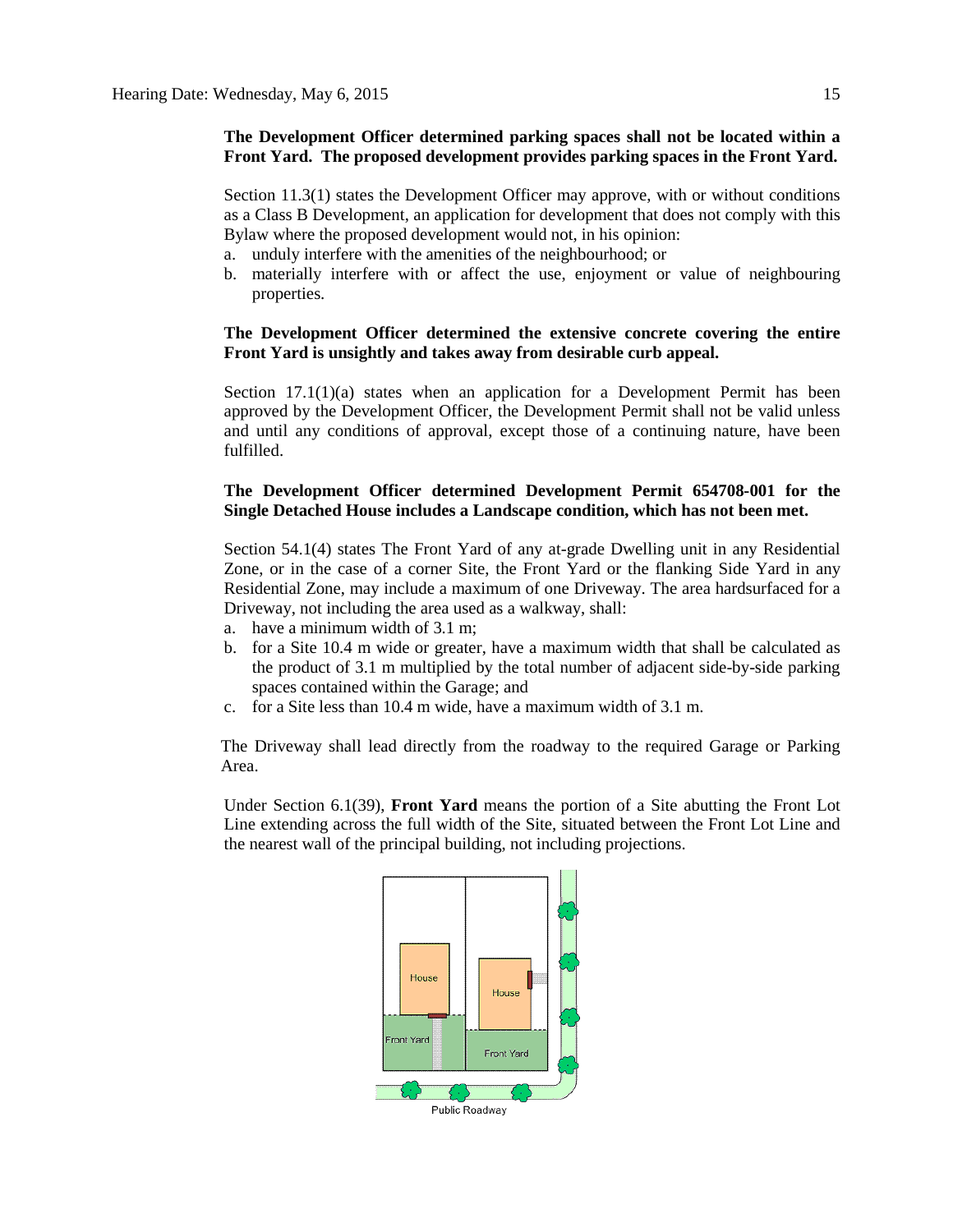Under Section 6.1(55), **Landscaping** means the preservation or modification of the natural features of a Site through the placement or addition of any or a combination of the following:

- a. soft landscaping elements such as trees, shrubs, plants, lawns and ornamental plantings;
- b. decorative hardsurfacing elements such as bricks, pavers, shale, crushed rock or other suitable materials, excluding monolithic concrete and asphalt, in the form of patios, walkways and paths; and
- c. architectural elements such as decorative fencing, walls and sculpture.

Under Section 6.1(69), **Parking Area** means an area that is used for the parking of vehicles. A Parking Area is comprised of one or more parking spaces, and includes a parking pad, but does not include a Driveway.

Section 110.1 states the purpose of the RF1 Single Detached Residential Zone is to provide for Single Detached Housing while allowing other forms of small scale housing in the form of Secondary Suites, Semi-detached Housing and Duplex Housing under certain conditions.

Section 814.1 states the purpose of the Mature Neighbourhood Overlay is to ensure that new low density development in Edmonton's mature residential neighbourhoods is sensitive in scale to existing development, maintains the traditional character and pedestrian-friendly design of the streetscape, ensures privacy and sunlight penetration on adjacent properties and provides opportunity for discussion between applicants and neighbouring affected parties when a development proposes to vary the Overlay regulations.

#### NOTICE TO APPLICANT/APPELLANT

Provincial legislation requires that the Subdivision and Development Appeal Board issue its official decision in writing within fifteen days of the conclusion of the hearing. Bylaw No. 11136 requires that a verbal announcement of the Board's decision shall be made at the conclusion of the hearing of an appeal, but the verbal decision is not final nor binding on the Board until the decision has been given in writing in accordance with the Municipal Government Act.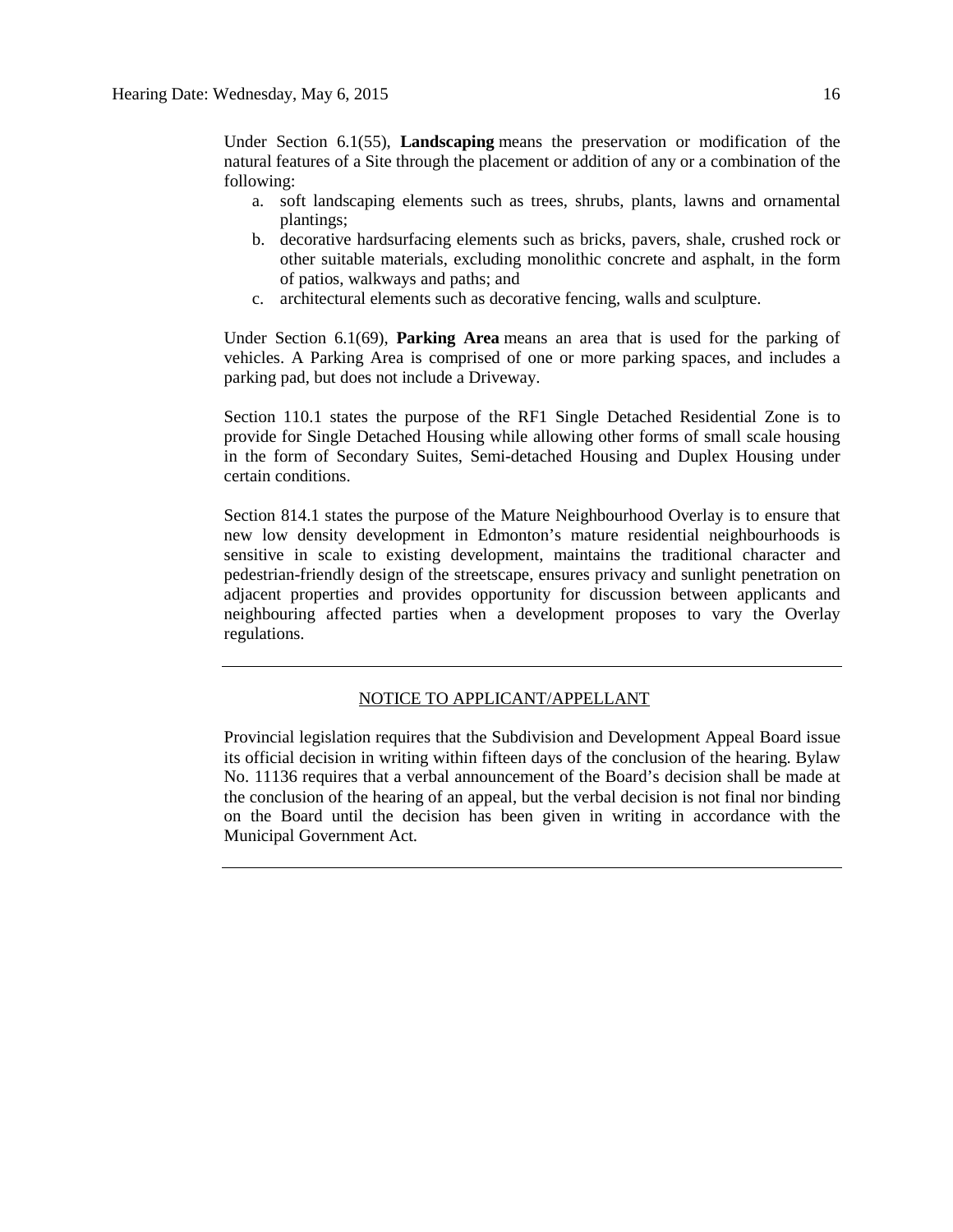